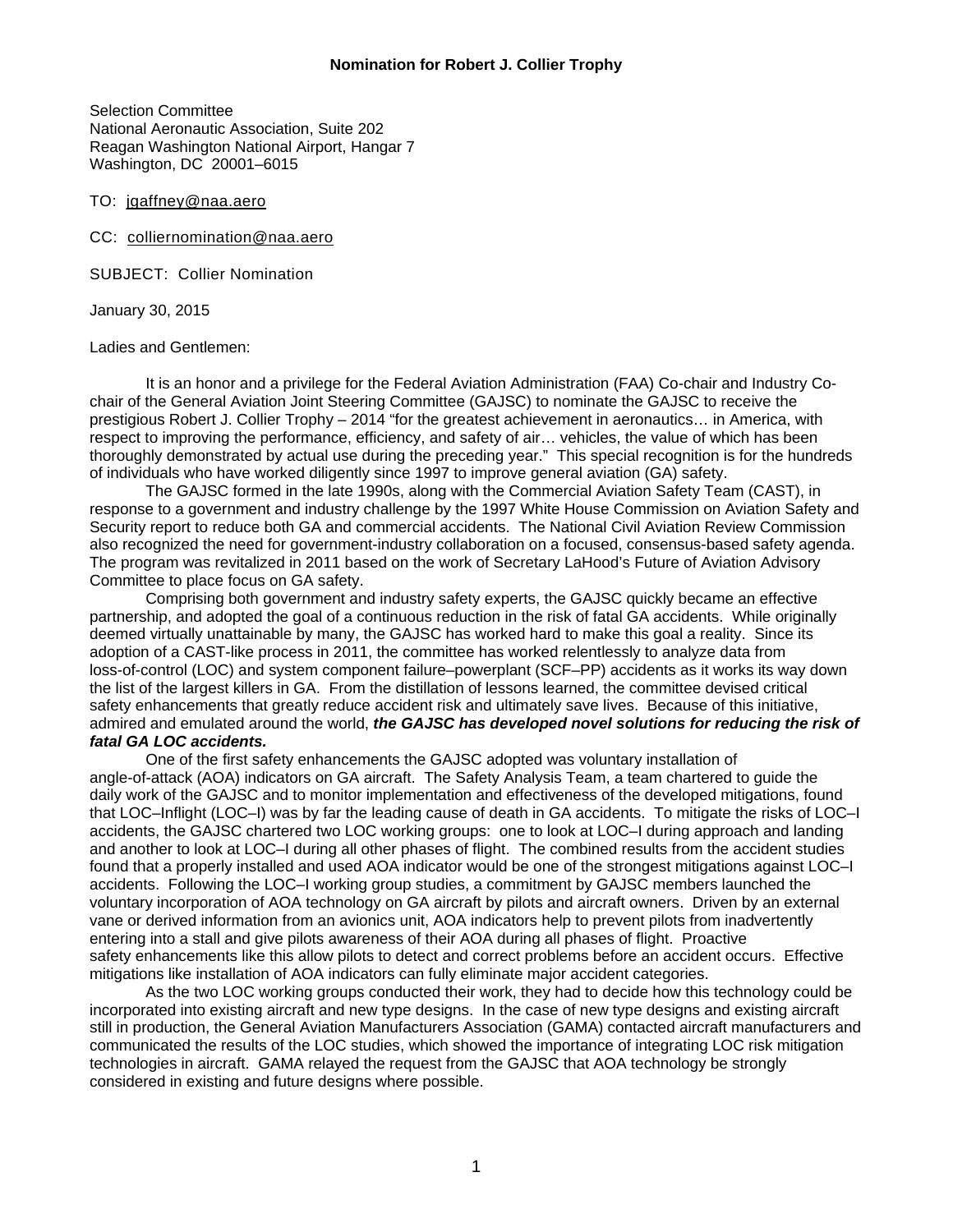#### **Nomination for Robert J. Collier Trophy**

With regard to the AOA indicator installations for the existing GA fleet, the solution was a little more complex. The regulations governing the installation of new systems on existing aircraft are designed to maintain a level of safety to protect not only the pilot and passengers on an aircraft but the general public as well. For this reason, systems deemed critical for flight go through a rigorous certification process to ensure that high level of safety. Since AOA indicators on existing aircraft would not replace the existing stall annunciation system on GA aircraft, they were described as "safety enhancing but non-flight critical."

Through the collaborative efforts of industry and the FAA, a streamlined certification process was developed to provide a clear path to approve these non-required safety devices in the existing GA fleet as minor alterations. The new FAA policy opened the way to allow certain AOA indicators to be built to an American Society for Testing and Materials (ASTM) standard instead of each design going through the traditional certification process. If a unit is built to this standard and can be installed on the aircraft using an existing inspection port in the wing, it can greatly reduce the cost of purchase and installation for GA pilots and aircraft owners. After this policy was signed for AOA indicators, several GA equipment manufacturers brought AOA indicators to the market and they are being purchased by the community. On a related note, in 2015, the National Transportation Safety Board (NTSB) added "Prevent Loss of Control in Flight in General Aviation" to the Most Wanted List of Transportation Safety Improvements to supplement the work being done by the GAJSC and to promote awareness of these technologies to prevent loss of control.

Another issue found in the accident studies was the presence of impairing medications found post mortem in pilots involved in fatal GA accidents. In many cases, the impairing medication was available over the counter and a pilot could operate safely as a pilot in command as long as the proper amount of time passed between taking the medication and flying. As a result of the study, it was determined some pilots may not always understand the proper wait time between taking a dose and flying or in some cases that a drug is considered impairing. The GAJSC worked with the FAA Administrator and the senior leadership of the GA industry to address a joint letter to the GA community on the importance of not only understanding the medications they may be taking but understanding the underlying conditions causing their use. This outreach, conducted before the start of the 2014 summer flying season, along with other safety enhancements designed to improve a pilot's understanding of medications and underlying conditions, will greatly help to reduce risks that stem from these issues.

The GAJSC has completed 12 of the 29 safety enhancements developed to mitigate the leading causes of GA accidents in the United States. A summary of all safety enhancements the GAJSC members have voluntarily committed to implement is attached in Appendix 1. *These adopted safety enhancements contain novel ways that have been developed to mitigate the risk of GA fatal accidents. The way this process has led to revolutionary methodologies and the speed with which they have been implemented is an absolutely remarkable achievement.*

The GAJSC follows a disciplined, proactive, data-driven approach to develop safety enhancements. Initially it focused on the leading categories of accidents, identifying accident precursors and addressing them with an optimal resource-effective package of actions. Because the GAJSC membership represents pilots, operators, manufacturers, training and academia, as well as others, the scope of operations included in the work of the GAJSC is very broad. These operations include corporate and business aviation flights with aircraft ranging from very large jets to small reciprocating single-engine aircraft. Operations also include personal and recreational flying conducted with a vast array of aircraft spanning from reciprocating and jet-powered aircraft that can be certified to experimental or amateur-built aircraft. The diversity of the GA fleet and operations requires greater emphasis on acquiring, sharing, and analyzing aviation safety data in a collaborative environment. This becomes especially important as historical accident causes are studied and mitigated. The evolving aviation environment will likely introduce new threats that must be identified and addressed before they lead to accidents.

To accomplish this, the GAJSC also developed an incident-based risk reduction methodology that uses *precursors* to focus on risk prediction by identifying anomalies and trends. First adopted in GA by the corporate and business communities, these types of risk mitigation strategies will generate corrective actions before accidents occur. Based on almost a decade of trust and confidence, the Aviation Safety Information Analysis and Sharing (ASIAS) program allows industry and government members to share sensitive safety information in a protected environment. Digital and text-mining tools have been developed that enable a fusion of flightcrew safety reports, aircraft digital flight data recorder parameters, high definition terrain databases, weather data, and radar track data. The final product generates awareness and causal understanding of emerging safety threats never before possible.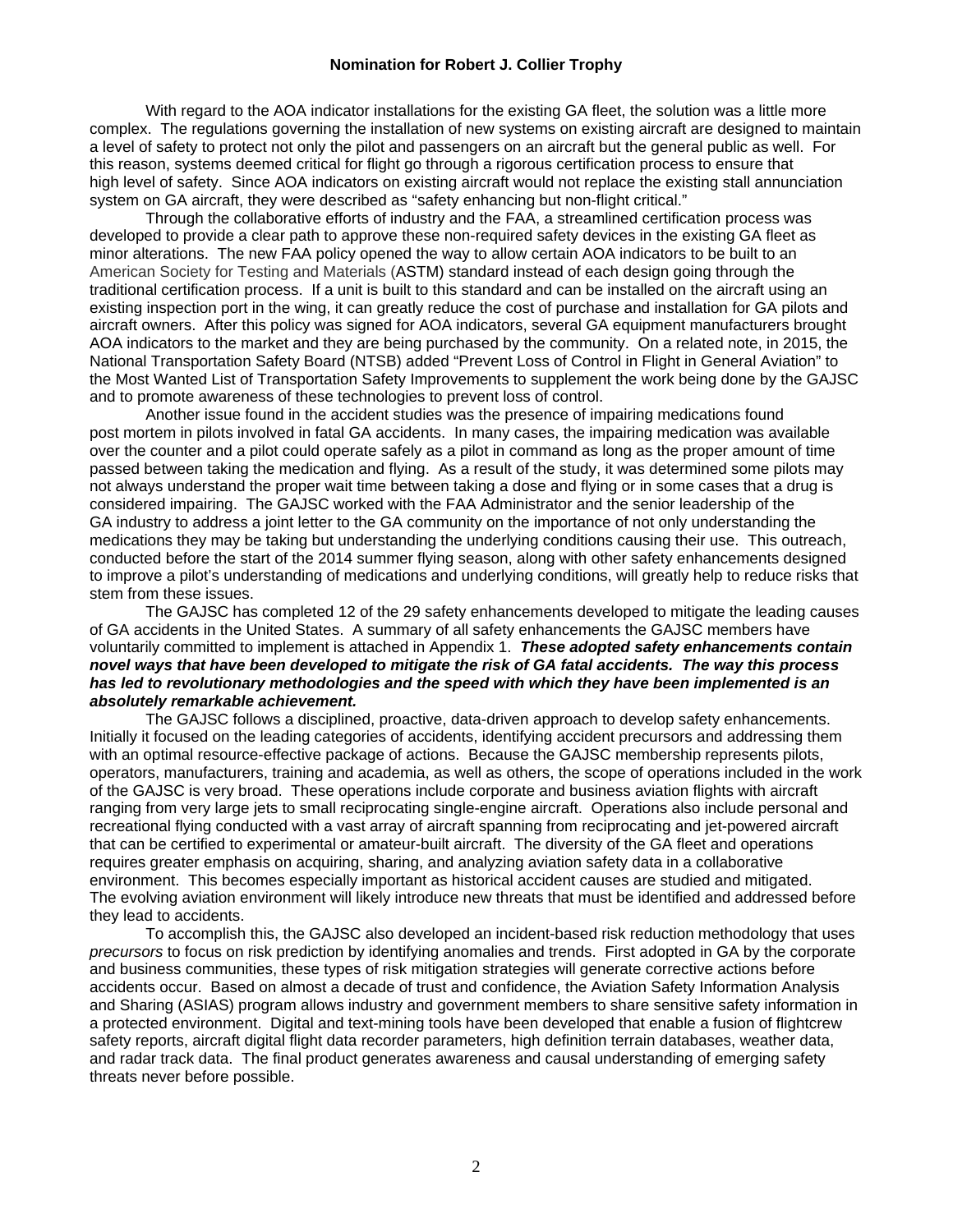#### **Nomination for Robert J. Collier Trophy**

As the GAJSC continues to study historic accident trends and begins its proactive safety work, the committee is exploring new avenues of effectively sharing critical safety information to continue the reduction in threats that often led to past fatal accidents. Launched in 2007, ASIAS greatly expands the information sharing partnership among manufacturers, operators, and analysts. *Using voluntarily provided aviation industry data, the GAJSC and ASIAS are identifying emerging threats before they result in accidents.*

The GAJSC includes safety experts from the FAA, Aircraft Owners and Pilots Association (AOPA), Experimental Aircraft Association (EAA), GAMA, National Business Aviation Association (NBAA), National Air Transportation Association (NATA), Society of Aviation and Flight Educators (SAFE), Light Aircraft Manufacturers Association (LAMA), National Aeronautics and Space Administration, NTSB, academia, and the insurance industry. Aircraft, component and engine manufacturers also take part in the GAJSC and its working groups. The following page contains a complete listing of GAJSC members, working group members, and observer organizations. All of these organizations share in the GAJSC's success and deserve the recognition represented by the Collier Trophy.

Although the GAJSC has focused primarily on the U.S. aviation system, it has increased its focus on exporting its methodology to an eager international audience. Throughout its history the GAJSC has reached out internationally to help improve aviation safety around the world. This is evidenced by the number of international organizations who have asked for updates on the work of the GAJSC, including the European Aviation Safety Agency (EASA) and Agência Nacional de Aviação Civil (ANAC).

In addition to being a leading example for GA-related safety professionals throughout the world, the GAJSC has served as a model for the helicopter community. Using the GAJSC/CAST process as a model of success, government and industry leaders chartered the United States Helicopter Safety Team (USHST) in February 2014 to reduce the worldwide military and civil helicopter accident rate 80 percent by 2016. Members include helicopter operators, airframe manufacturers, and regulators such as the FAA, Transport Canada, International Civil Aviation Organization (ICAO), and EASA.

The work and risk mitigations developed by the GAJSC, including the revolutionary method for approving AOA indicators and their installations, signifies an historic achievement in aviation absolutely deserving of the Collier Trophy. Undaunted by skeptics, the GAJSC's member organizations boldly stepped forward over 10 years ago and launched an effort that has left its mark forever on the National Aviation System. The GAJSC has developed a data-driven, consensus-based methodology that has changed the world view of GA safety and heralded a new era of proactive safety management. Throughout a period that witnessed the toughest challenges ever to face the aviation community, this government-industry team has maintained a steadfast commitment to envisioning the most effective improvements that can be made to the aviation system, and voluntarily deploying them. Without a doubt, hundreds, if not thousands, of lives will have been saved through the work of this impressive committee and the solutions they developed.

The GAJSC is clearly one of the pinnacle aviation safety organizations in the United States. The work of the GAJSC and its international outreach activities will continue the monumental task of improving global aviation safety over the next decade. The GAJSC clearly demonstrates how dedicated safety practitioners transcend organizational boundaries to improve the treasured national asset of aviation and save lives. For this sustained superior achievement, the GAJSC should receive the 2014 Robert J. Collier Trophy.

This nomination is submitted on behalf of the GAJSC, whose organizations are listed below.

Mr. Wendell (Griff) Griffin Mr. Bruce Landsberg Mr. Bruce Landsberg Director, Office of Accident Investigation & Prevention Senior Safety Advisor Federal Aviation Administration Aircraft Owners and Pilots Association 800 Independence Avenue SW. 421 Aviation Way Washington, DC 20591 **Frederick, Maryland 21701** Frederick, Maryland 21701

202–267–9612 301–639–4466

wendell.griffin@faa.gov Safetypilot72@gmail.com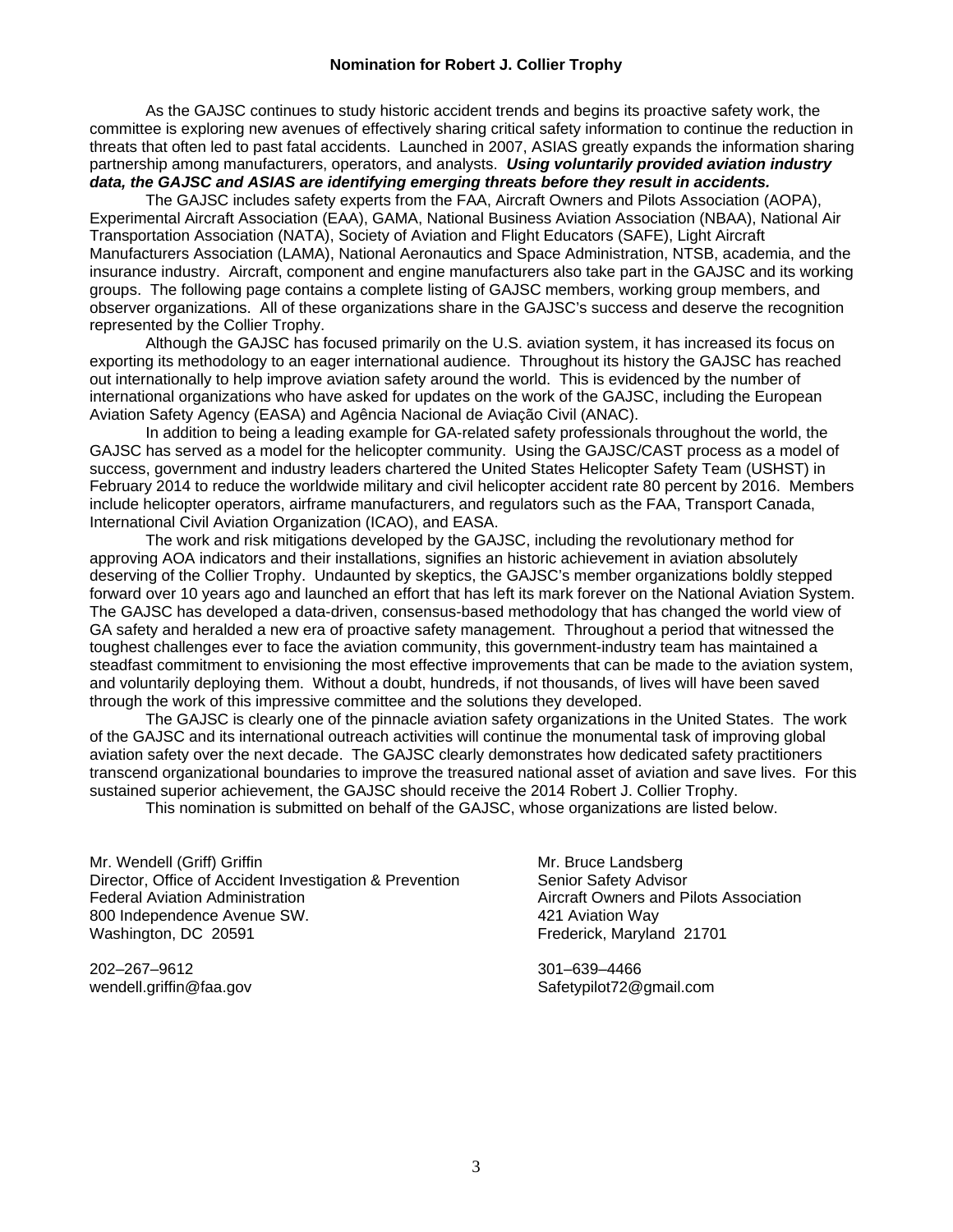#### **Nominee Primary Contacts**

#### **GAJSC Government Co-Chair**

Mr. Wendell (Griff) Griffin Director, Office of Accident Investigation & Prevention Federal Aviation Administration 800 Independence Avenue SW. Washington, DC 20591 202–267–9612 wendell.griffin@faa.gov

#### **GAJSC Industry Co-Chair**

Mr. Bruce Landsberg Senior Safety Advisor Aircraft Owners and Pilots Association 421 Aviation Way Frederick, Maryland 21701 301–639–4466 Safetypilot72@gmail.com

#### **GAJSC Members**

#### **Member Organizations**

*Aircraft Owners and Pilots Association Experimental Aircraft Association General Aviation Manufacturers Association National Business Aviation Association National Air Transportation Association Society of Aviation and Flight Educators National Association of Flight Instructors Light Aircraft Manufacturers Association Federal Aviation Administration (Accident Investigation and Prevention, Aircraft Certification Service, Flight Standards Service, Office of Aerospace Medicine, Office of Airports) National Aeronautics and Space Administration* 

#### **Working Group Members**

*Aircraft Electronics Association Textron Aviation Garmin Lancair Owners and Builders Organization Jeppesen Embry-Riddle Aeronautical University University of North Dakota Aviation Insurance Association American Bonanza Society Lycoming Engines Continental Motors National Agricultural Aviation Association* 

#### **Observers**

*National Transportation Safety Board National Air Traffic Controllers Association*

#### **Briefers**

#### **Government Briefer**

Mr. Corey Stephens SAT Co-Chair & ORA, FAA Office of Accident Investigation & Prevention (AVP) 800 Independence Avenue SW. Washington, DC 20591 202–267–4568 corey.stephens@faa.gov

#### **Industry Briefer**

Mr. Jens Hennig SAT Co-Chair & Vice President of Operations General Aviation Manufacturers Association 1400 K Street NW., Suite 801 Washington, DC 20005 202–393–1500 jhennig@gama.aero

#### **Proposed Citation**

#### THE GENERAL AVIATION JOINT STEERING COMMITTEE

"For developing and implementing novel solutions to mitigate risks contributing to fatal general aviation accidents and leading the effort to proactively improve general aviation safety."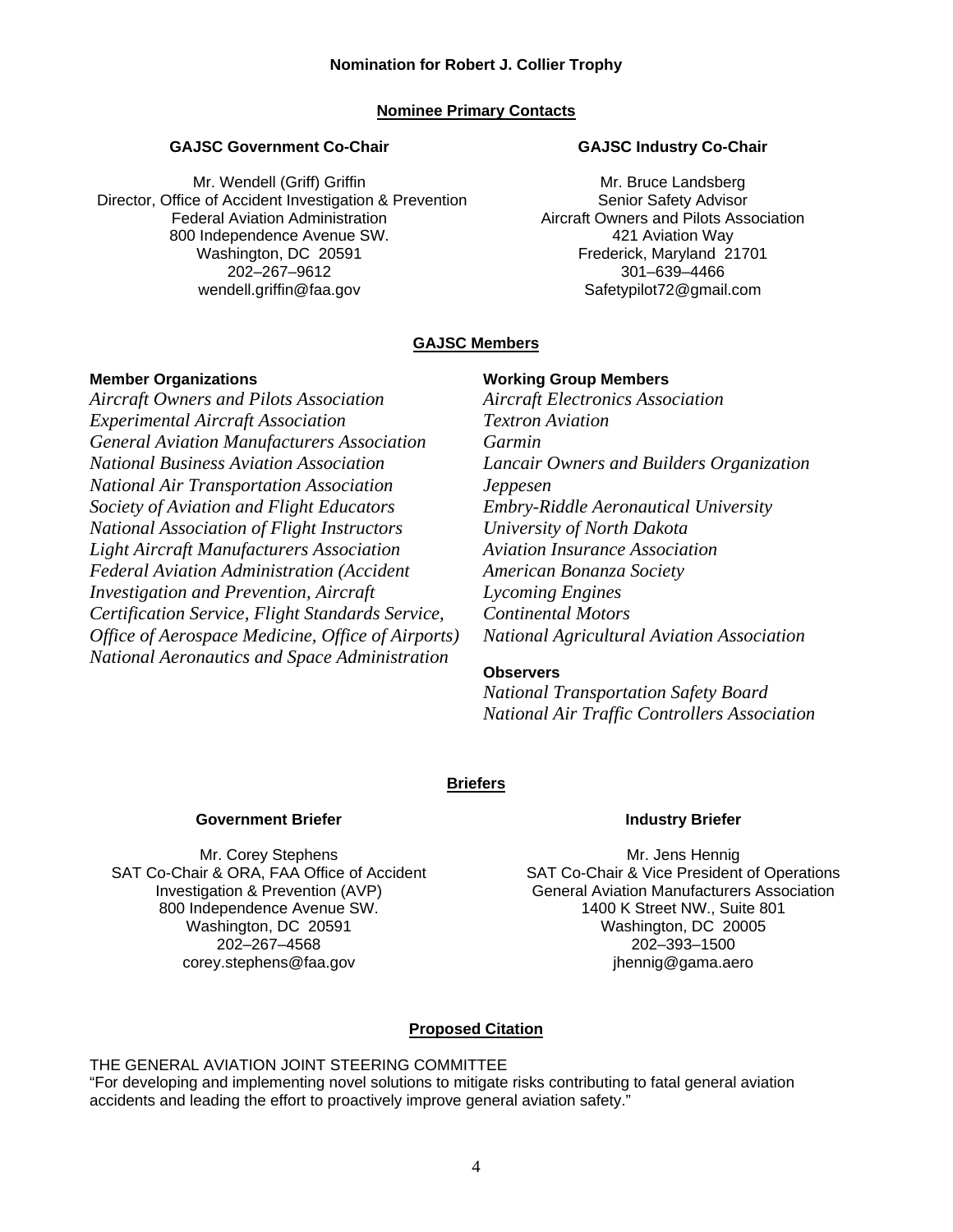# Appendix 1 **Safer Skies/GAJSC**

29 Safety Enhancements developed to date 12 completed / 17 underway *Updated January 23, 2015* 

*\* Completed = All GAJSC actions have been completed \* Underway = All GAJSC actions have not been completed*

# **Safety Enhancement 1: Angle of Attack**

Angle of Attack Systems – New & Current Production *(underway)* 

This safety enhancement designs and implements a public education campaign on the safety benefits of AOA systems supplementing existing stall warning systems in new and current production aircraft. The campaign includes both pilot and manufacturer communities.

# **Safety Enhancement 2: Angle of Attack**

## Angle of Attack Systems – Existing GA Fleet *(underway)*

This safety enhancement designs and implements a public education campaign on the safety benefits of AOA systems supplementing existing stall warning systems in the existing GA fleet. The campaign focuses on owners and operators.

The Aircraft Owners and Pilots Association's Air Safety Institute (AOPA) simultaneously launched an online education course, available to all pilots discussing stalls, spins and AOA. The program continues to this day and has been viewed by over 20,000 GA pilots. Additionally, several accident case study courses discussing Loss of Control-Inflight (LOC-I) have been produced and are offered free of charge to all pilots. More than 50,000 pilots have viewed these programs collectively.

# **Safety Enhancement 3: Loss of Control**

# Aeronautical Decision Making (ADM) *(underway)*

This safety enhancement develops and implements a public education campaign raising awareness of the need for ADM, with an emphasis on preflight planning. The initiative will focus on ADM in preflight planning, professional decision making, Flight Risk Assessment Tools (FRAT), and stabilized approaches, missed approaches, and go-arounds.

# **Safety Enhancement 4: Loss of Control**

## Over-Reliance on Automation *(completed)*

This safety enhancement improves certain aspects of flight training related to over-reliance on automated flight systems. The focus will be on proficiency in manual flying in the event of failure or malfunction of automated systems.

Several FAA documents relative to the Title 14, Code of Federal Regulations (14 CFR) Part 142 community were updated/produced to address manual flying proficiency: SAFO 13002, Manual Flight Operations, AC 61–93, AC 61–98, Currency Requirements and Guidance for the Flight Review and Instrument Proficiency Check, AC 61–136A, FAA Approval of Aviation Training Devices and Their Use for Training and Experience, and the instrument training handbook.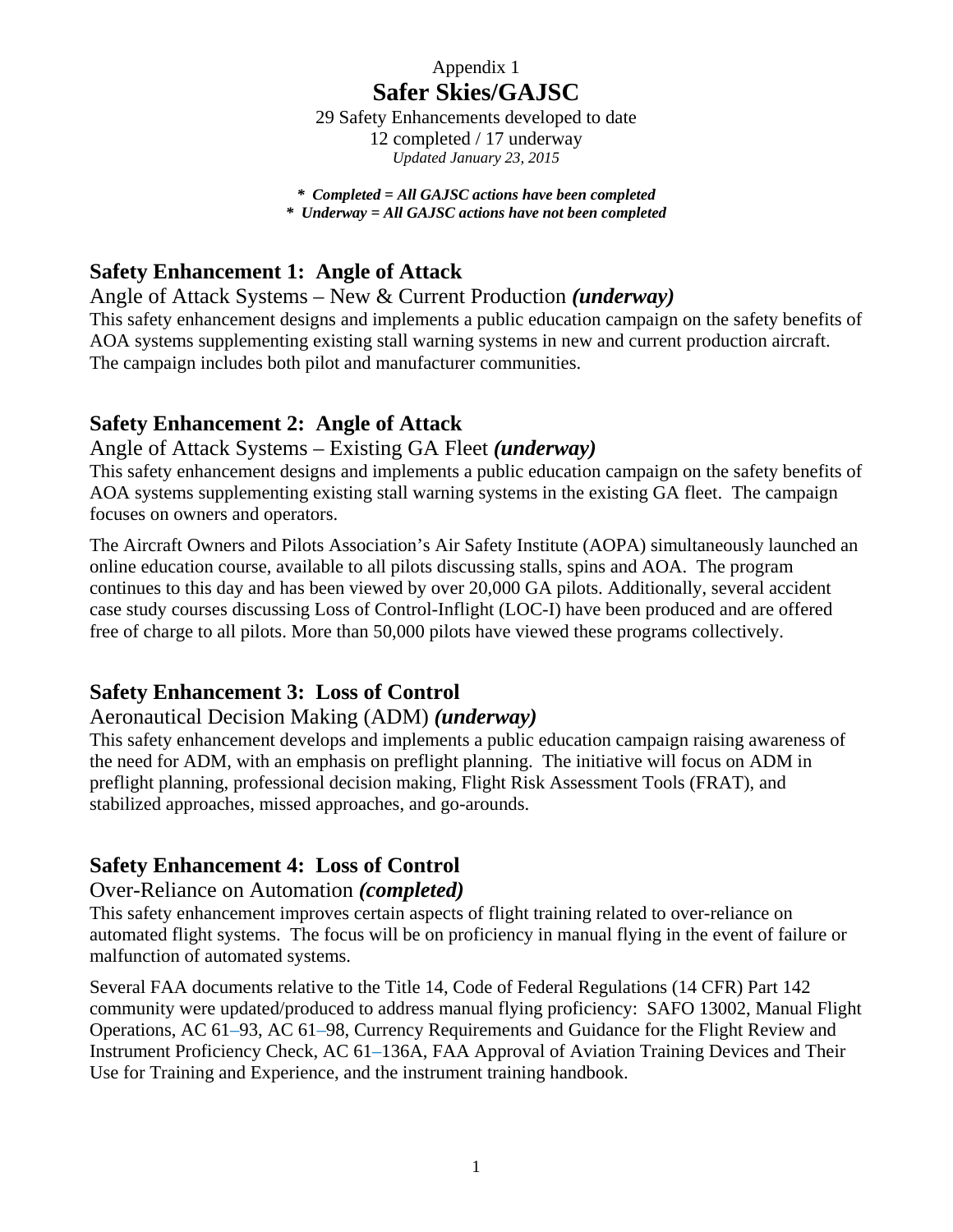# **Safety Enhancement 5: Loss of Control**

# Transition Training – Tools *(underway)*

This safety enhancement develops Web-based tools that will aid in all aspects of transition to unfamiliar aircraft across GA, to include ADM, to identify the risk of inadequate training when operating unfamiliar equipment. This safety enhancement also includes a public education campaign on the importance of transition training.

An online course that addresses transition training in a variety of aircraft is currently under development for release in 2015- co-sponsored by FAA, GAMA and AOPA.

# **Safety Enhancement 6: Loss of Control**

Transition Training – Letters of Deviation Authority *(completed)*  This safety enhancement provides for amendment of current policies to more easily allow letters of deviation authority (LODA) from 14 CFR 91.319(a) through (h) for transition training in experimental aircraft.

# **Safety Enhancement 7: Loss of Control**

## Utilization of Type Clubs *(completed)*

This safety enhancement asks type clubs and operator groups to review their airplanes' existing procedures, and develop simplified procedures and checklists for missed approach, go-around, and other critical phases of flight to determine whether or where pilots are getting task-saturated/fixated in an effort to reduce the likelihood of fatal LOC accidents caused by high pilot workload.

# **Safety Enhancement 8: Loss of Control**

# Flight Training after Period of Flight Inactivity *(completed)*

This safety enhancement develops and implements an awareness campaign to reduce LOC accidents resulting from returning to flying after periods of flight inactivity. To support this work, the Aircraft Owners and Pilots Association (AOPA) launched a Rusty Pilot Program in March of 2014. Several seminars and classes have been held around the country by AOPA in partnership with flight schools and flying clubs. Several more events are currently scheduled.

# **Safety Enhancement 9: Loss of Control**

# Part 135 Safety Culture *(completed)*

This safety enhancement develops and implements a publication education campaign on the safety benefits of standard operating procedures for 14 CFR part 91 positioning legs, FRAT, and Safety Management Systems.

# **Safety Enhancement 10: Loss of Control**

# Stabilized Approach and Landing *(completed)*

This safety enhancement promotes and emphasizes the use of the stabilized approach and landing concepts through training and guidance material changes. Adequacy of the existing guidance and advisory material on go-arounds will be reviewed. Emphasis will be placed on the effects of wind on traffic pattern operations during flight review and transition training. The FAA (AFS-800) has published these documents.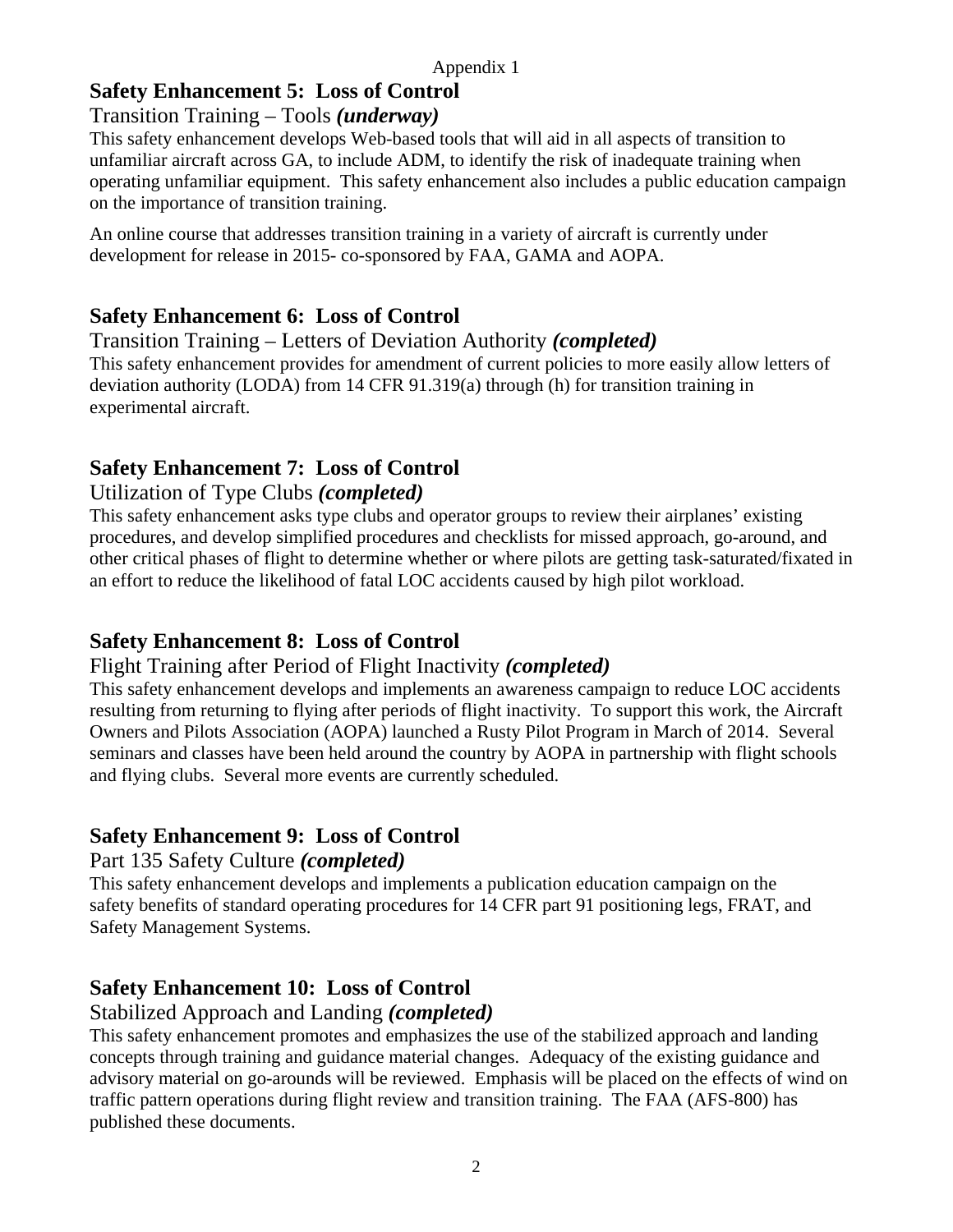# **Safety Enhancement 12: Loss of Control**

#### Weather Technology *(underway)*

This safety enhancement investigates and deploys cost-effective technologies that can provide real-time weather information (including actual conditions as viewed through a remote camera) at airports, similar to what is being done in other parts of the United States, such as Alaska.

# **Safety Enhancement 13: Loss of Control**

## Weather Technology *(completed)*

This safety enhancement educates the GA community on and promotes the use of available weather information technologies, such as the National Oceanic and Atmospheric Administration (NOAA) Aviation Digital Data Service (ADDS) icing tool.

# **Safety Enhancement 14: Loss of Control**

## Engine Monitoring Technology *(completed)*

This safety enhancement develops a public education campaign based on the current available technological capabilities on the use of engine monitoring, engine analysis, and fuel-monitoring/indicator systems. As part of this work, GAMA conducted a review of the capabilities of existing engine monitoring technologies.

# **Safety Enhancement 15: Loss of Control**

Flight after Use of Medications with Sedating Effects *(underway)*

This safety enhancement includes a public/education/outreach campaign to promote the understanding of the effects of medications and the need to use current FAA recommendations and guidance on flying while under the influence of medications to ensure medications do not decrease a pilot's alertness and increase the risk of impairment of the airman's flight capabilities. The FAA, Jeppesen, and other flight training instruction content organizations will include medication awareness training for all pilots in their training curriculums. They will incorporate the "I'M SAFE" personal checklist from the Aeronautical Information Manual into the training curriculum, as well as all preflight risk assessment tools for use before each flight. Medical organizations will be encouraged to provide guidance to physicians to emphasize the importance of learning if patients are pilots and to recognize the importance of educating pilot patients about the possible hazards to flight associated with medications prescribed to or used by them. The FAA's Office of Aerospace Medicine (AAM) will evaluate the feasibility of the development, deployment, and upkeep of an online "medication wait time tool."

# **Safety Enhancement 16: Loss of Control**

Flight with Impairing or Incapacitating Medical Conditions *(underway)* This safety enhancement recommends the FAA Medical Certification Division improve electronic medical records to assist the applicant in accurately reporting previously reported historical medical events/records so that Aviation Medical Examiners have a complete and accurate history when providing medical examinations.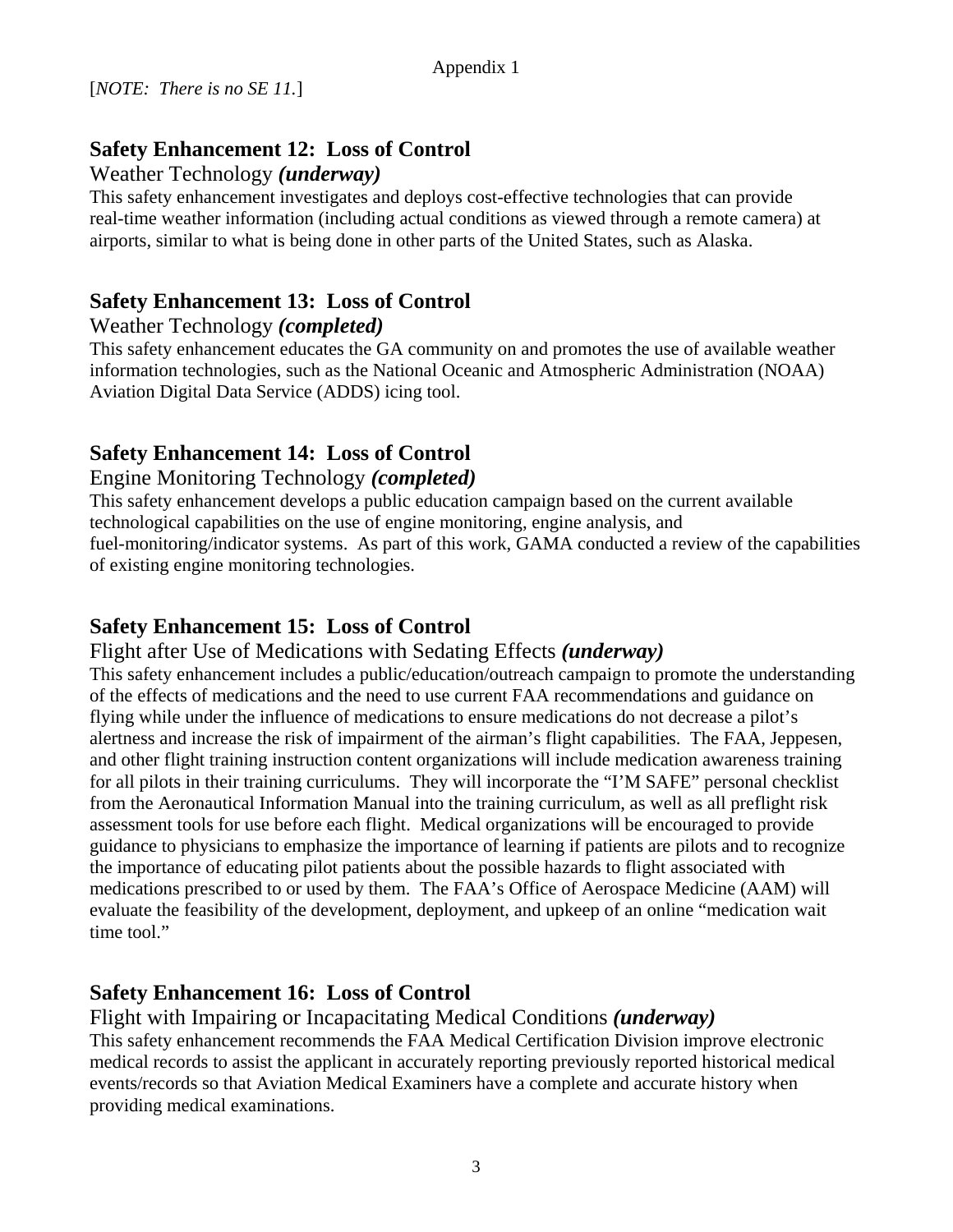#### Appendix 1

# **Safety Enhancement 17: Approach and Landing**

## Flight with Impairing or Incapacitating Medical Conditions *(completed)*

This safety enhancement asks AOPA and Experimental Aircraft Association to work with the pilot community to determine additional methods to overcome barriers to open and honest communications on potentially hazardous medical issues and improve pilot professionalism and the ability to conduct accurate pilot medical self-assessment before each flight. This work included an AOPA developed a survey that was included in AOPA and EAA electronic newsletters. The groups received 2,297 responses and the results were used in the development of the online medical self-assessment course.

[*NOTE: There is no SE 18, 19, or 20.*]

# **Safety Enhancement 21: Loss of Control**

## Risk Based Flight Review *(completed)*

This safety enhancement requires the FAA to compile and disseminate risk-based concerns to flight instructors and flight schools to highlight regional and national risks in training and flight reviews. National risk-based concerns identified by the GAJSC in studies for that year should also be shared.

# **Safety Enhancement 22: Approach and Landing**

# Flight Data Monitoring *(underway)*

This safety enhancement aims to increase GA participation in Flight Data Monitoring (FDM) programs by creating a public education campaign on the safety benefits of FDM programs; assessing the GA community's current sentiment, perception of, and understanding of FDM before and after the public education campaign; determining the incentives, if any, required to generate a meaningful level of GA participation in a national FDM program; and creating a non-punitive policy to promote the use of voluntary GA FDM programs similar to that used with FOQA. Hold an Aviation Safety InfoShare-like conference to communicate best practices and encourage other fleet operators and individual owners/operators to participate in a national FDM program.

# **Safety Enhancement 23: Loss of Control**

## Experimental-Amateur Built/Flight Test *(underway)*

This safety enhancement calls on the FAA and industry to develop a public education campaign based on best practices to guide experimental-amateur built (E-AB) aircraft builders on when to reenter a structured flight test phase following a modification to an aircraft. The FAA and industry will review and revise the adequacy of the existing guidance and advisory material on the issue of center of gravity limits, including lateral, for amateur-built experimental aircraft.

# **Safety Enhancement 24: Loss of Control**

## Single-Pilot CRM *(completed)*

This safety enhancement identifies best practices regarding single-pilot CRM. The identified best practices should be communicated to the GA community through a public education campaign. This outreach was completed February 2014.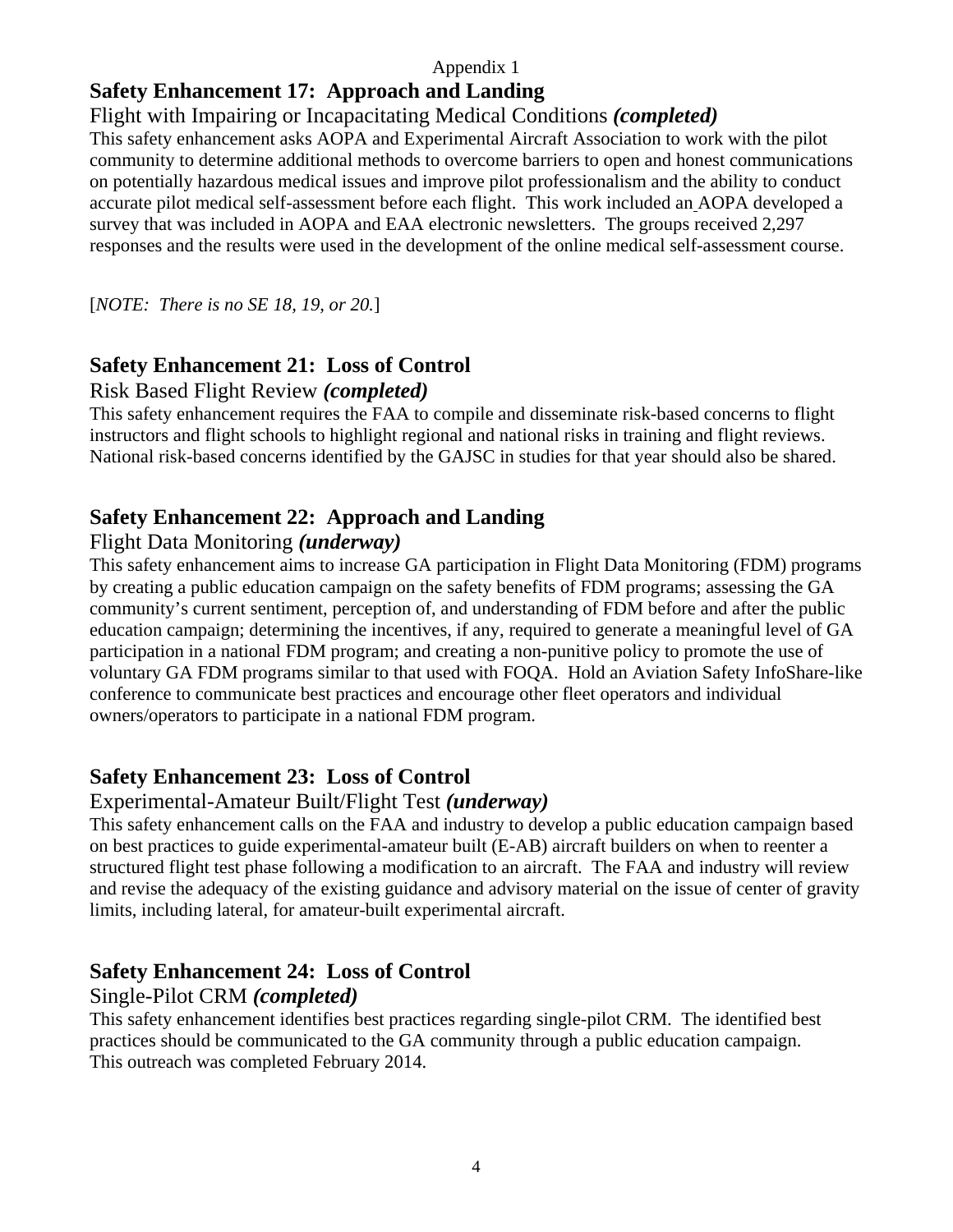# **Safety Enhancement 25: Loss of Control**

## Reduce Regulatory Roadblocks *(underway)*

This safety enhancement is for the FAA to institute streamlined processes in its Office of Aviation Safety (AVS) for certifying and installing novel technology that has a high probability of safety benefits with an accompanying low safety risk.

# **Safety Enhancement 26: Loss of Control**

## Reduce Regulatory Roadblocks *(underway)*

This safety enhancement involves the 14 CFR Part 23 Reorganization Aviation Rulemaking committee (ARC) developing the top-level industry standard, as well as a lower tier standard for the existing fleet of small airplanes. The objective of this Part 23 tier is to provide standards appropriate for alterations and modifications of older Part 23, Civil Air Regulations (CAR) 3, CAR 4a, and Aeronautics Bulletin No. 7 airplanes. The criteria should include standards for safety-enhancing, non-required equipment as well as for general alterations. The burden of proof for low-risk safety-enhancing modifications would be that the equipment does not interfere with existing certified hardware. By providing current standards, FAA approval of safety-enhancing updates should be more efficient and less costly.

# **Safety Enhancement 27: Loss of Control**

## Reduce Regulatory Roadblocks *(completed)*

This safety enhancement calls for a review of 14 CFR21.8 and 21.9, to make sure these rules are not unintentionally producing roadblocks to the installation of non-required, safety-enhancing equipment. If these rules are creating an unintended roadblock, create paths that are most cost effective up to and including the exemption process.

# **Safety Enhancement 28: Loss of Control**

## Pilot Response to Unexpected Events *(underway)*

This safety enhancement will be used to educate flight instructors and pilots on the need for preparing for unexpected events in the cockpit, focusing on the importance of briefing for emergencies, positive transfer of controls, and the recognition and management of the "startle response." This safety enhancement will also better prepare pilots for engine failure after takeoff. Work will include developing best practices, refining the takeoff pre-brief to emphasize what action will be taken dependent on the current situation, and recommend training/practicing the developed best practices on a regular basis.

[*NOTE: There is no SE 29.*]

# **Safety Enhancement 30: Loss of Control**

## Medication List for Pilots *(underway)*

This safety enhancement is to develop a medication list, easily available to all pilots and available online, of approved or acceptable medications along with disqualifying medications. The online tool should provide accurate aerospace medical guidance about the most common acceptable and unacceptable medications with recommended return-to-duty times following the use of these medications and provide information about drug interactions. The underlying conditions the medication treats should be highlighted.